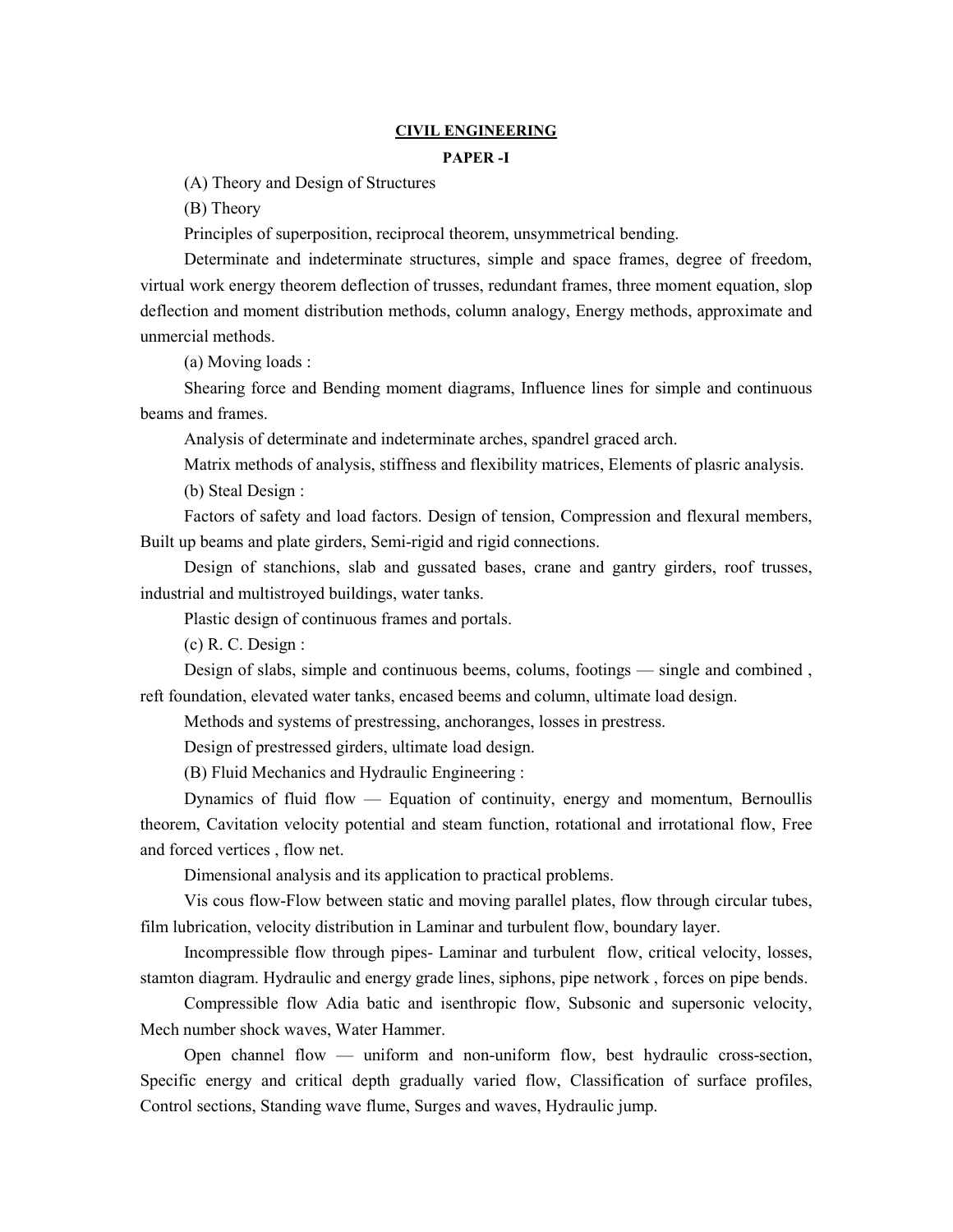Design of canals — Un- linked channel in alluvium, the critical tractive stress, principles of sediment transport regime theories, lined channels, hydraulic design and cost analysis, drainage behind lining.

Canal structures- Designs of regulation work, cross drainage and communication works cross regulators, head regulator canal falls aqueducts, matering flumes etc., canal outlets.

Diversion Head works — principles of design of different parts of impermeable and permeable foundations, Khosle's theory, Energy dissipation- sediment exclusion.

Dams – Design of rigid dams, earth dams, force acting on dams, stability analysis.

Design of spillways.

Walls and Tube Wells.

(C) Soil Mechanics and Foundation Engineering : soils, Mechanics— Origin and Classification of soils, Atterburg limits void ratio, moistrue contents, permeability, laboratory and field tests, Seepage and flow nets, flow under hydraulic structures, uplift and quic and conditon, Unconfined and direct shear tests, triaxial test, earth pressure theories, stability of slopes, Theories of soils consolidation, rate of settlement. Total and effective stress analysis, pressure distribution in soils, Boussinesque and wasterguard theories. Soil stabilization.

Foundation Engineering, Bearing capacity of folltings, piles and wells, design of retaining walls, sheet res end caissons.

### **CIVIL ENGINEERING**

#### **PAPER -II**

*Note* : A candidate shall answer questions only from any two parts.

## **Part A : Building Constructions :**

Building Materials and Constructions – timber, stone, brick, sand surkhi, mortar concrete, paints and varnishes plastics etc.

Detailing of walls, floors , roofs, ceilings, stair cases, doors and windows, finishing of building plastering, pointing painting, etc. Use of building codes, ventilation, air conditioning, lighting and acoustics.

Building estimates and specifications, Construction scheduling - PERT and CPM methods.

## **Part B : Railways and Highways Engineering :**

(A) Railways : Permanent way ballast, sleeper, chairs and fastenings, points and crossing different types of turn outs cross-over sitting out of points.

Maintenance of track super elevating, creep of rain, ruling gradients, track resistance, tractive effort, curve resistance.

Station yards and machinery, station buildings, platform sidings, turn tables.

Signals and interlocking, level crossing.

(B) Roads and Runways : Classification of roads, Planning geometric design.

Design of flexible and rigid pavements, subbase and wearing surfaces.